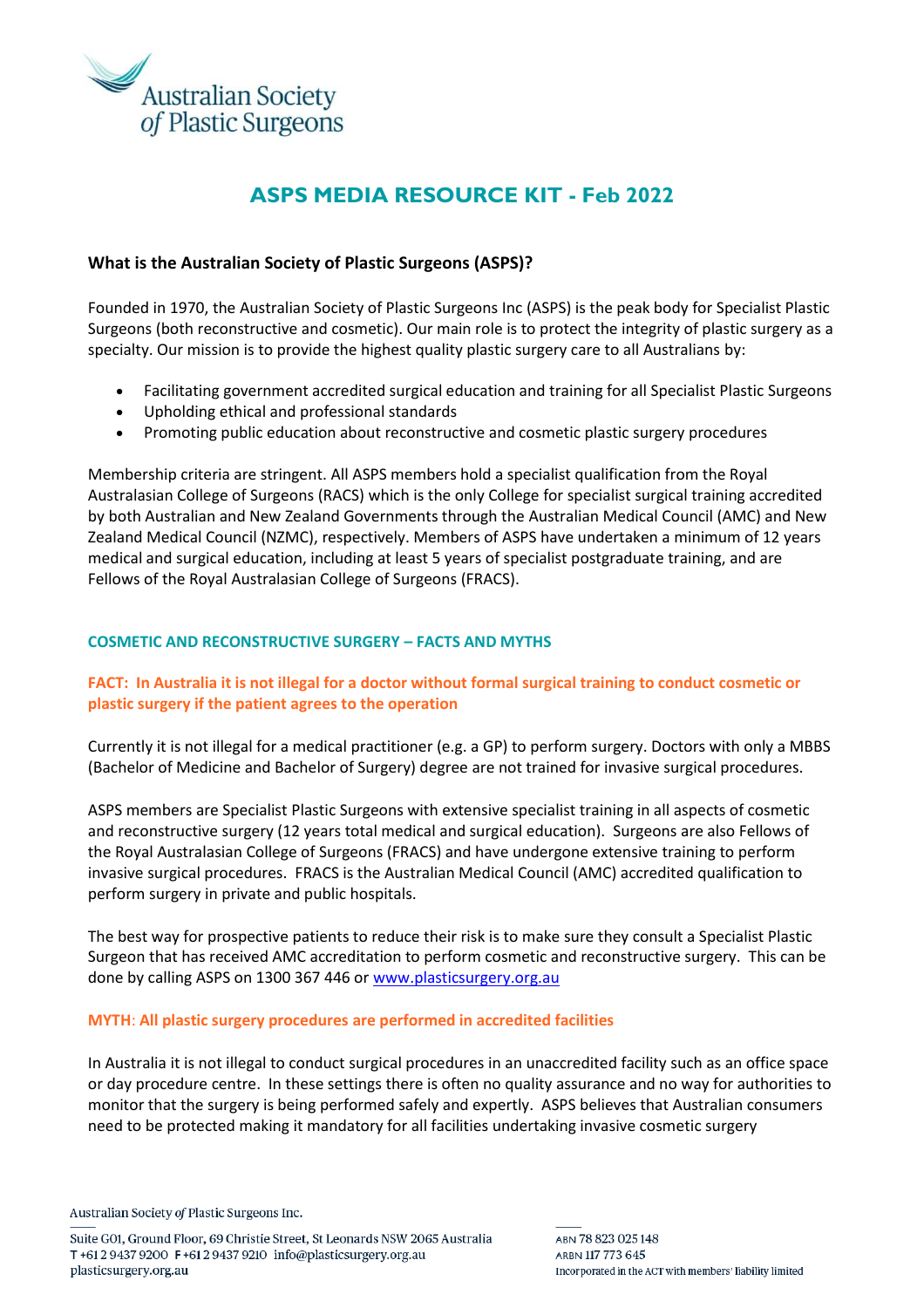procedures to meet the practice standards of the Australian Day Surgery Council and have compulsory registrations and accreditation to ensure:

- Anaesthesia used is safe
- Infection control, sterile supply and clinical waste management
- Minimum quality and audit requirements (e.g. medicines checked they have not reached their used by dates and are kept at the right temperatures)
- Credentialing of clinical staff
- Building and facility issues (e.g. the resuscitation equipment works)

ASPS member Specialist Plastic Surgeons perform surgeries only in accredited facilities.

# **FACT: All surgery, cosmetic and reconstructive, whether performed under local or general anaesthetic, in day surgery or in hospitals, can carry serious risk**

With a substantial rise in the number of Australians undergoing cosmetic procedures in the last 10 years, cosmetic surgery has become 'normalised' and accepted as common place. It can't be underestimated that cosmetic surgery is not unlike any other kind of surgery in that it carries serious risk and therefore needs to be seriously considered. A patient can have an adverse reaction to the anaesthetic or be affected by postoperative complications. These problems can occur even when the surgery has been performed with the utmost skill. In addition, results cannot be guaranteed.

The best way to reduce risk is to consult a Specialist Plastic Surgeon that is fully trained and qualified.

### **MYTH**: **Plastic surgeons only perform reconstructive surgery**

Plastic surgery encompasses both cosmetic *and* reconstructive surgery. ASPS members are Specialist Plastic Surgeons trained, experienced, and qualified to perform both cosmetic *and* reconstructive procedures.

Because many cosmetic procedures are rooted in reconstructive plastic surgery, ASPS member Specialist Plastic Surgeons are uniquely qualified to handle the demands and risks attached to various cosmetic surgery procedures.

# **FACT: In Australia there is limited regulation or standardisation when it comes to the use of titles to describe qualifications in the area of cosmetic surgery**

As a result, prospective patients can become confused, and given the high level of trust Australians put in the medical profession, they are vulnerable and at risk from those operating outside of their skill and training level. Just because someone promotes themself as an expert or a "cosmetic surgeon" does not mean they are a qualified Specialist Plastic Surgeon. ASPS supports the Australian Health Practitioner Regulation Agency (AHPRA) registration and use of titles. The Society promotes transparency of information for consumers about education, qualification and accreditation of premises.

## **MYTH: That cosmetic surgery advertising is highly regulated**

While the ACCC has developed advertising guidelines for doctors, very little is being done to enforce them. As a result there is an increase in irresponsible advertising by medical practitioners who describe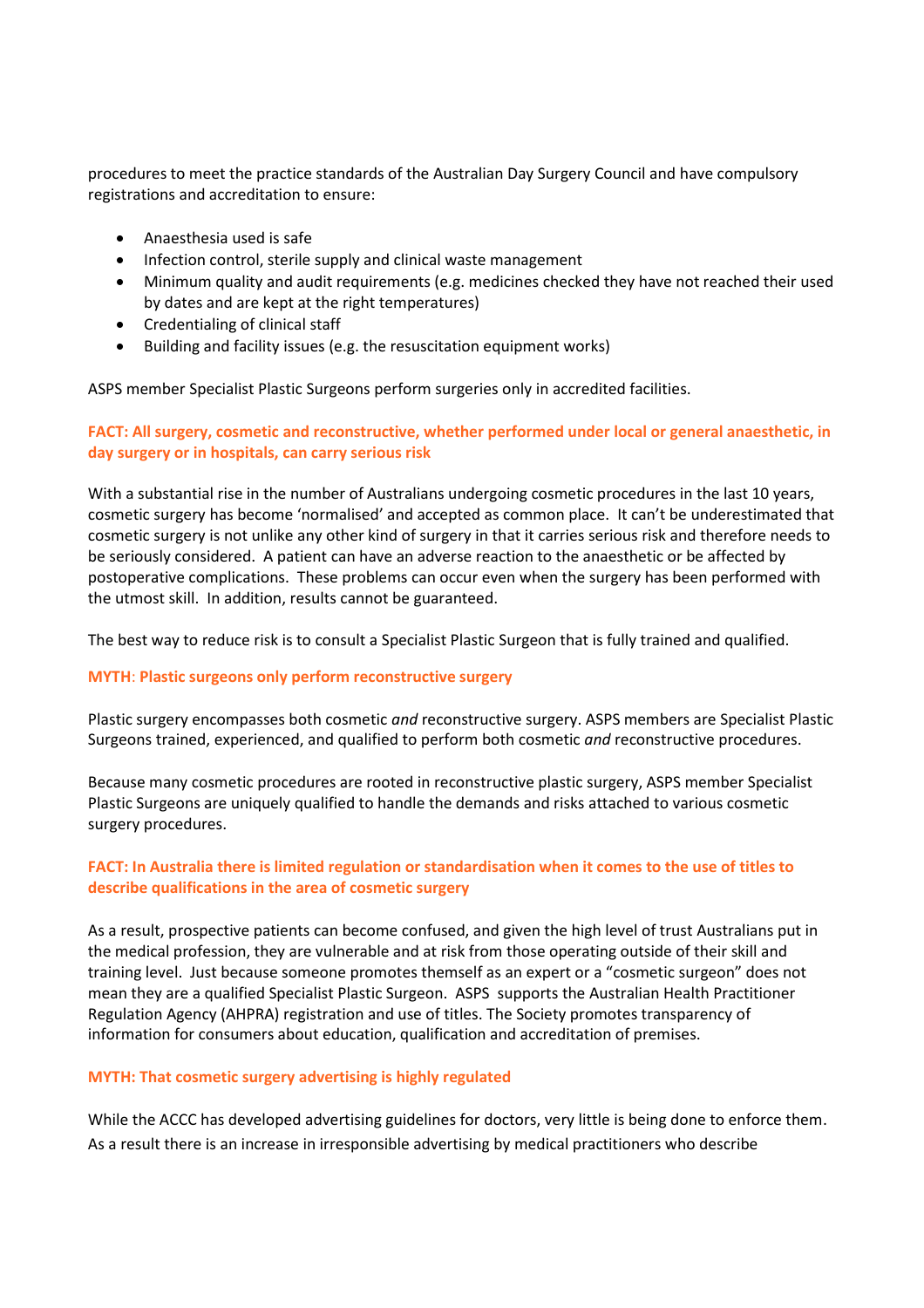themselves as surgeons or imply that they have formal surgical qualifications when they do not. Unethical advertising is often driven by commercial factors. There's a danger that unethical advertising inflates patient expectations while ignoring or trivialising the risks of surgical procedures. ASPS promotes transparency of information for consumers about education, qualification and accreditation of premises so that consumers are able to give informed consent. ASPS advocates the Medical Board of Australia's Guidelines for Advertising of Regulated Health Services, which is outlined in the Society's Code of Practice.

# **FAQ's**

#### **What's the difference between cosmetic and reconstructive surgery?**

Plastic surgery has two branches, cosmetic surgery and reconstructive plastic surgery. Cosmetic surgery is a subspecialty of the broader field of plastic surgery and one which many plastic surgeons choose to specialise in. Cosmetic surgery is designed to improve a person's aesthetic appearance by altering or reshaping a bodily feature whereas plastic surgery encompasses both cosmetic surgery and reconstructive surgery. Reconstructive surgery is concerned with improving bodily function and performed on abnormal structures of the body caused by congenital defects, developmental abnormalities, trauma, infection, tumours or disease.

### **What's the difference between a cosmetic doctor and a plastic surgeon?**

In Australia Specialist Plastic Surgeons have studied specialist surgery for a minimum of five years and have at least 12 years of total medical and surgical education. Surgeons are also Fellows of the Royal Australasian College of Surgeons (FRACS) and have undergone extensive training to perform invasive surgical procedures. Doctors with only a MBBS (Bachelor of Medicine and Bachelor of Surgery) degree are not AMC accredited surgeons as they are not trained for invasive surgical procedures. However in Australia it is not illegal for a medical practitioner (e.g. GP) to perform surgery.

# **ASPS members are Specialist Plastic Surgeons with extensive specialist training in all aspects of cosmetic and reconstructive surgery (12 years total medical and surgical education).**

#### **What are the most popular cosmetic surgery procedures undertaken in Australia?**

No-one knows exactly how much cosmetic surgery is being performed in Australia, as national statistics for the industry are not collected at this time. This is partly due to the fact that most cosmetic surgery is elective and not covered by Medicare. The other contributing factor is that so many different practitioners perform cosmetic surgery, ranging from plastic surgeons to cosmetic doctors and dermatologists. For this reason statistics on individual procedures are also not available. However it is generally accepted that there has been a big rise in the past 10 years.

#### **How many breast augmentation procedures are performed in Australia every year?**

While some doctors may collect statistics for their individual practices, there are no national statistics for plastic surgery available at this time.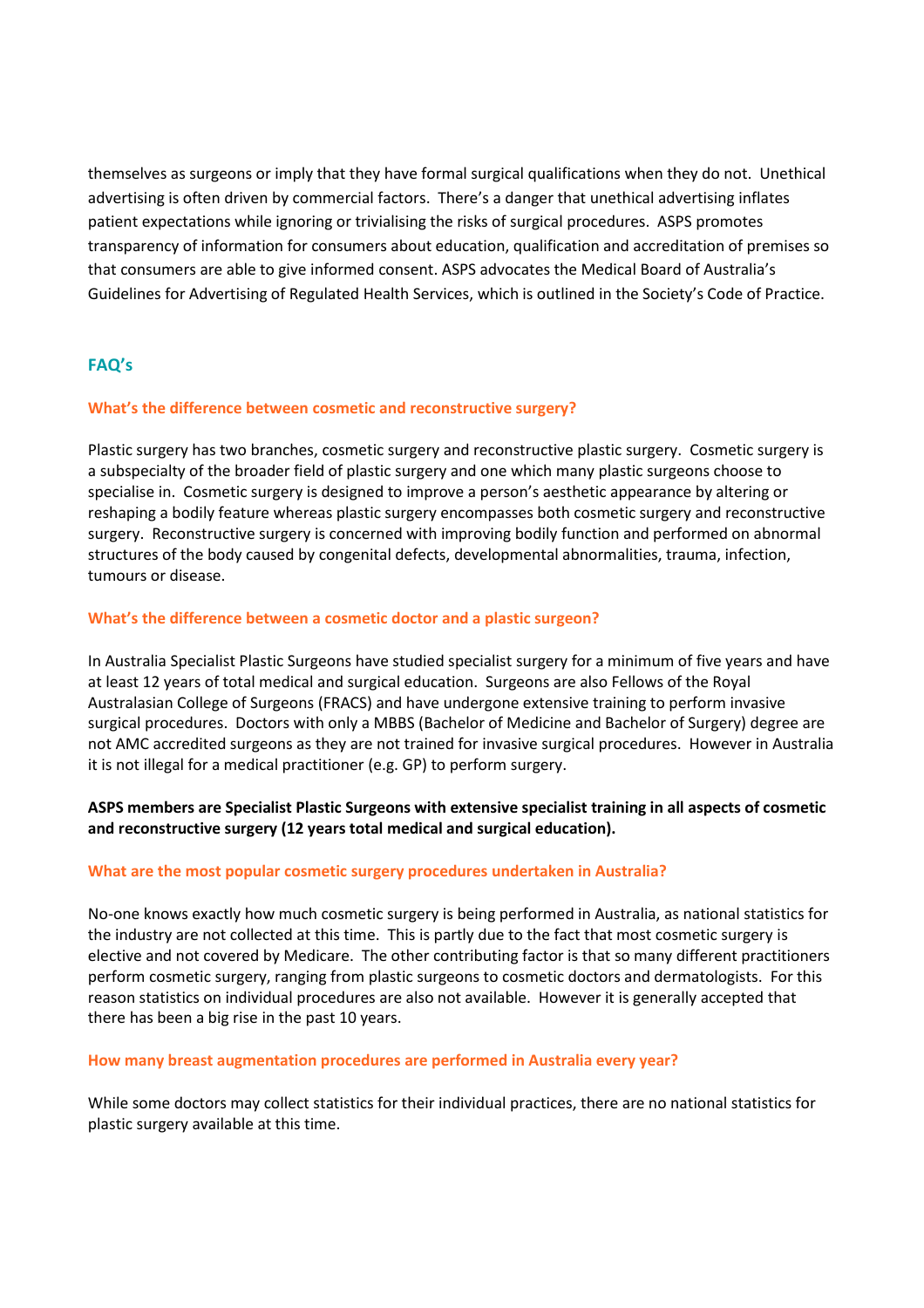#### **How many men are undertaking plastic surgery and what are the most common procedures?**

No-one knows exactly how much cosmetic surgery is being performed in Australia, as national statistics for the industry are not collected at this time. This is partly due to the fact that most cosmetic surgery is elective and not covered by Medicare. The other contributing factor is that so many different practitioners perform cosmetic procedures, ranging from plastic surgeons to cosmetic doctors and dermatologists (dentists and beauticians). For this reason statistics on individual procedures are also not available. However it is generally accepted that there has been a big rise in the past 10 years.

#### **Is cosmetic surgery for brides currently on the rise?**

While figures are not officially collected, anecdotally from our members we know that all types of cosmetic surgery, including those sought out prior to weddings are on the rise.

It is not advisable to have any major procedure conducted prior to a big event, as every now and then complications arise from which there is insufficient time to recover. Surgical procedures should only be done many months before a wedding to ensure complete recovery, but injectable treatments can be done closer to time, although you've never had anything done before, be cautious.

#### **Can you breastfeed after breast augmentation?**

Individual cases may vary but generally, mothers can breastfeed after having a breast augmentation. There is no evidence to suggest that the ability to breastfeed is adversely affected by the presence of breast implants, however, some women do experience reduced nipple sensation following breast augmentation surgery, and nipple sensation is an important part of the milk let down reflex.

### **Will a woman who's had breast reduction surgery be able to breastfeed?**

When conducting breast surgery reduction, the surgeon is always concerned with the preservations of breastfeeding potential in young women. Successful breastfeeding requires that part of the gland remains connected to the ducts and nipple after surgery and certainly some of these ducts are removed as part of the reduction. Many patients with macromastia (large breasts) are also overweight. It is known that the lowest rates of initiation and shortest duration of breastfeeding are associated with being overweight. However, research shows that when compared to a group of women of similar weight, breastfeeding rates are about the same (around 65%), either with breast reduction surgery or without it.

#### **Is it safe to have Botox injections during pregnancy or while breastfeeding?**

There is a lack of controlled studies into the effects of Botox on pregnant and breastfeeding women, therefore, it is impossible to conclusively say either way whether it is safe. For caution, ASPS recommends avoiding the use of Botox in pregnant women or having treatments while breastfeeding.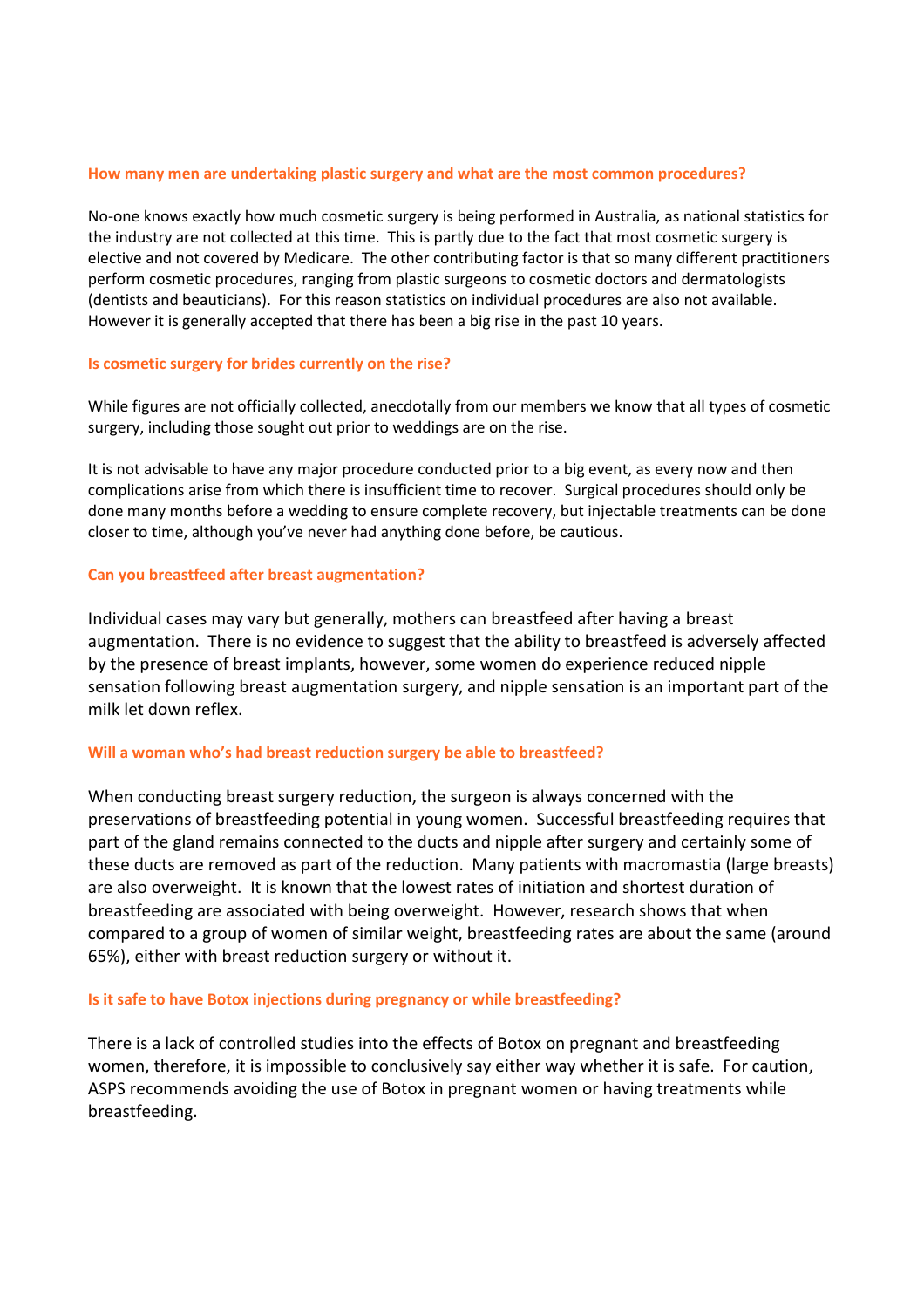# **Which procedures are most popular with Australians travelling overseas for cosmetic surgery and which countries do they travel to for these procedures?**

We don't know which procedures are most popular with Australians overseas as statistics are not collected at this time. However, we can assume a substantial number of breast surgeries are being performed as a recent survey of ASPS members found that breast surgery was the most common kind of surgery conducted overseas requiring corrective treatment. Some of the countries to which Australians commonly travel for cosmetic surgery include Thailand, Malaysia and South America.

### **Are all surgeons in other countries inferior to Australian surgeons?**

No, many surgeons operating in other countries are highly skilled, so not everyone who travels to another country for a procedure will experience complications. But to reduce the risk, ensure the post-operative care period is taken seriously and have a back-up plan in case things go wrong.

### **What advice do you have for Australians thinking about travelling overseas for cosmetic surgery?**

It's of the utmost importance that Australians who plan to undertake a form of cosmetic surgery overseas know who their surgeon is and research their qualifications. One of the best ways is to see if the surgeon is a member of the International Society of Aesthetic Plastic Surgery. Conducting research into the medical standards of care and quality control requirements and comparing them to those in Australia is another important way. You should also investigate the standard of devices and / or products to be used in your surgery and compare this with Australian standards, for example, an impact used in Australia must meet strict standards of safety and effectiveness, a process regulated by the TGA. Other countries may not have similar regulations. Lastly research the person promoting the surgery to see if they're medically trained and accept liability or provide any help if problems arise. If they're simple a travel agent or broker you should view this as high-risk and ask questions about how will be conducting the surgery once you're overseas.

### **Can cosmetic surgery be carried out on children?**

There are many situations where surgery for children is beneficial and clinically indicated for physical and psychological health reasons. A blanket ban on all cosmetic surgery for all children would be a blunt instrument and would not be in the best interests of some children. In Queensland there are restrictions in place when it comes to cosmetic surgery and children, requiring the surgeon to have regard to the best interests of the child, after balancing the risks with potential benefits. This includes a signed parental consent, at least two consultations and a three month cooling off period. In NSW, a 10 day cooling off period and parental approval apply. For any surgeon, the considerations include the best interests of the child, whether the parental consent is rational and informed, whether the child is sufficiently mature, the health of the child and the timing of the procedure – and whether it would be better to wait until adulthood. ASPS encourages member surgeons to be conservative in their approach when considering surgery in children.